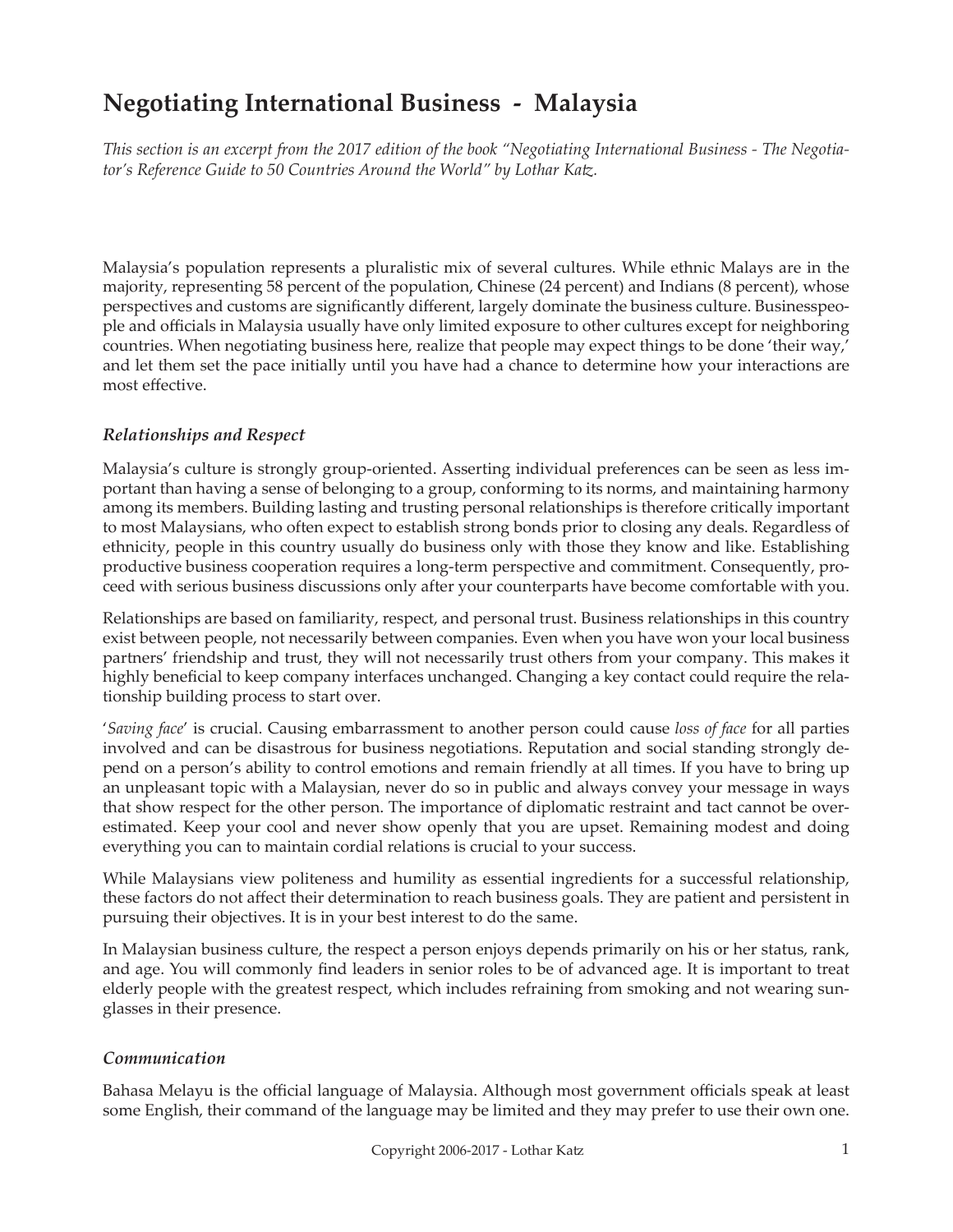An interpreter may be provided, though. Note that the English spoken in Malaysia often has unique pronunciations, syntax, and grammar, which can lead to misunderstandings. When communicating in English, speak in short, simple sentences and avoid using slang and jargon. It will help people with a limited command of English if you speak slowly, summarize key points, and pause frequently to allow for interpretation. Correspondence with government officials must be in Bahasa Melayu.

Malaysian businesspeople usually speak in quiet, gentle tones, and conversations may include extended periods of silence. Before answering a question, business protocol requires making a respectful pause, taking the time to collect one's thoughts. Such a period of extended silence, which may last as long as 10 seconds or more, signals neither agreement nor rejection. In any case, loud and boisterous behavior is perceived as a lack of self-control, and emotions are not shown openly. Malaysians generally converse while standing around two to three feet apart.

Because the concept of saving *face* is so important in this culture, communication is generally very indirect. Malaysians might answer 'yes' only to signal that they heard what you said, not that they agree with it. Open disagreement and confrontation must be avoided, so you rarely hear a direct 'no.' Instead, you may receive seemingly ambiguous answers, such as 'I am not sure,' 'we will think about it,' 'this will require further investigation,' or 'yes, but….' Each of these could mean 'no,' as does a 'yes' that sounds hesitant or weak. Alternatively, a respondent might deliberately ignore your question. It is beneficial to use a similarly indirect approach when dealing with Malaysians, as they could perceive you as rude and pushy if you are being overly direct. Only a person with whom you have no relationship yet may occasionally give you a straight 'no.' This is a bad sign since it could mean that your counterpart is not interested in engaging in business with you. Sometimes, a negative response may be delivered through a third party, which is a more *face*-saving way.

Malaysian Chinese consider it polite to offer both the positive and negative possibilities when asking a question that requires a decision. For example, they may ask 'Do you want to go back to your hotel or not?'

Gestures and body language are usually subtle. Non-verbal communication is important, though, and you should carefully watch for others' small hints, just as they will be watching you. Avoid physical contact with Malaysians except for handshakes. Most importantly, never touch someone's head, not even that of a child. Hindus and Muslims consider the left hand unclean, so use it only if inevitable. When pointing at people or objects, use your open hand or point with your right thumb rather than using your index finger. When referring to themselves, Chinese Malaysians put their right index finger on their nose rather than pointing at their chest as Westerners do. Sucking in air through the teeth indicates that there is a serious problem. Eye contact should be infrequent. While it is beneficial to make some eye contact when meeting a person for the first time, Malaysians consider frequent eye contact intrusive and rude. It is generally considered respectful to look down when speaking with senior and/or older people.

Smiles do not always indicate amusement or approval. Frequently, smiling masks embarrassment, shyness, disapproval, and other feelings of distress. Accordingly, Westerners may sometimes observe Malaysians smiling or laughing at what they might consider inappropriate moments.

## *Initial Contacts and Meetings*

Before initiating business negotiations in Malaysia, it is advantageous to identify and engage a local intermediary. This person will help bridge the cultural and communications gap, allowing you to conduct business with greater effectiveness.

Negotiations in the country may be conducted by individuals or teams of negotiators. The latter is preferable when dealing with Chinese Malaysians. It allows functional specialists on both sides to build the all-important relationships between themselves faster and more effectively, your team will bring broader functional expertise to the table, and you will be able to assign different roles to each team member,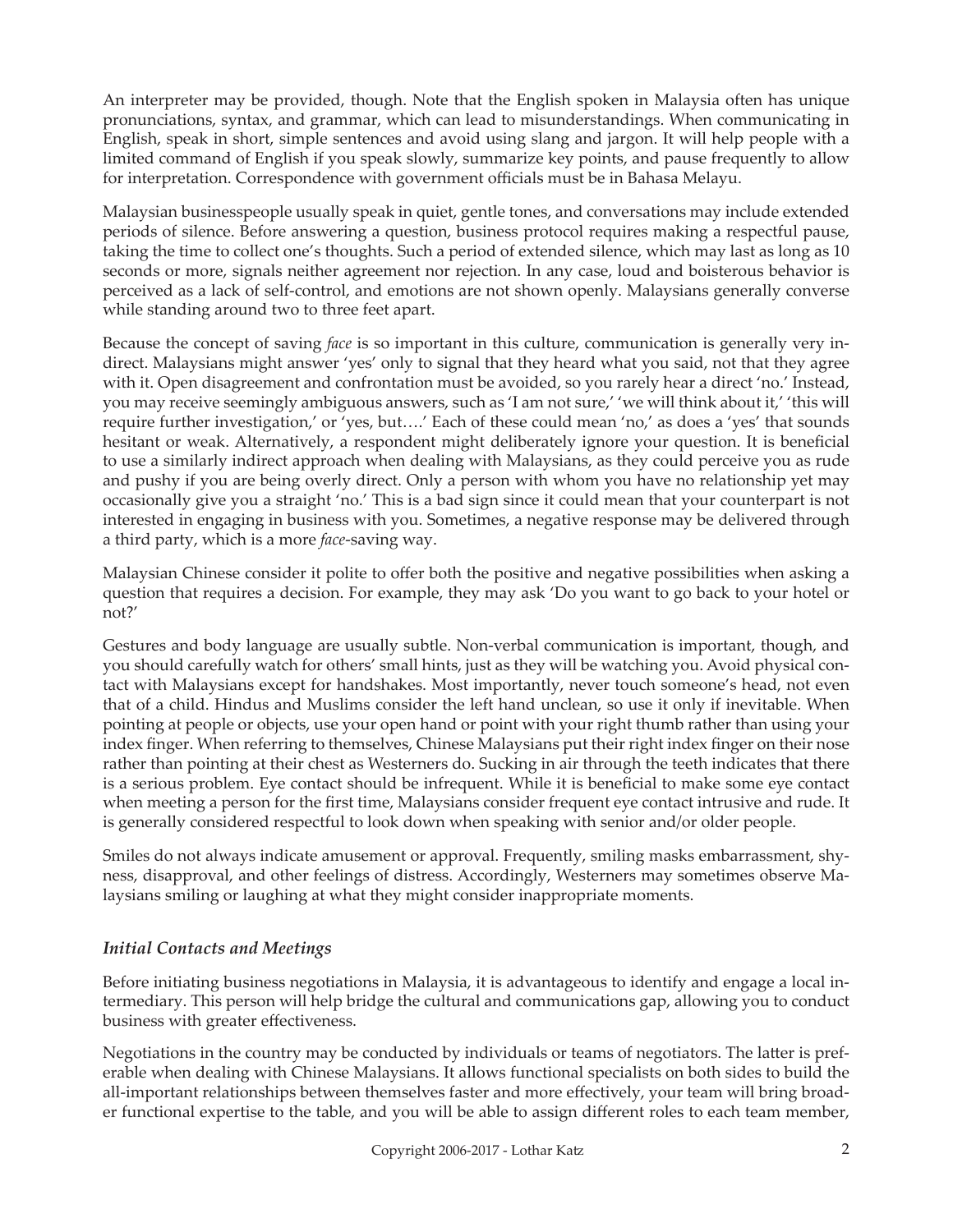maximizing the team's impact. Each of these factors speeds up the negotiation process. It is vital that teams be well aligned, with roles clearly assigned to each member. Changing a team member could require the relationship building process to start over and should be avoided. Worst case, such a change can bring negotiations to a complete halt.

If possible, schedule meetings at least three to four weeks in advance. Since Malaysians want to know who they will be meeting, provide details on titles, positions, and responsibilities of attendees ahead of time. Schedules are usually loose and flexible, and meetings may start considerably late. However, Malaysians generally expect foreign visitors to be punctual. Avoid being more than 15 to 20 minutes late. If meeting a Chinese or anyone of higher rank, it is best to be right on time as a sign of respect. Displaying anger if you have to wait, which happens often, reflects very poorly on you.

In accordance with business protocol, people should enter the meeting room in hierarchical order. Malaysians may assume that the first foreigner to enter the room is the head of your delegation.

Because of the ethnical mix of the Malaysian population, many variations in naming patterns exist. It is often best to ask people politely how to address them correctly. In that case, make sure to tell them the same for your own name. Introduce and greet older people and those of high rank first. If introducing two people, it is important to state the name of the most important person first. Introductions are accompanied by handshakes using the right hand. Some people may not want to shake hands, so it is best to wait for your counterparts to initiate handshakes, which should be light and may last as long as ten seconds. Men should wait for women to initiate handshakes. Some Malaysian women may not want to make physical contact with men, in which case it is best to just nod and smile.

After introductions, offer your business card to everyone present. You may not always get one in return. Business cards should be printed or –preferably– embossed in English. Since many businesspeople are Chinese, it is beneficial to have the other side of your card translated into Chinese. Show advanced degrees on your card and make sure that it clearly states your professional title, especially if you have the seniority to make decisions. Present your card with both hands, with the print facing the recipient. Alternatively, use your right hand, with the left hand gently supporting your right. Accept others' cards using both hands if possible. Smile and make eye contact while doing so, then examine the card carefully. Not reading someone's card can be an insult. Next, place the card on the table in front of you or into your card case. Never stuff someone's card into your back pocket or otherwise treat it disrespectfully. Never write on a person's business card.

At the beginning of a meeting, there is normally some small talk. This allows participants to become personally acquainted. It is best to let the other side set the pace and follow along. People appreciate a sense of humor, but keep it light and friendly, and be careful not to overdo it. Business is a serious matter in Malaysia.

The primary purpose of the first meeting is to become acquainted and build relationships. It is unrealistic to expect initial meetings to lead to straight decisions.

Presentations should be short and concise. Presentation materials should be attractive, with good and clear visuals. Use diagrams and pictures wherever feasible, cut down on words, and avoid complicated expressions. Having your handout materials translated to Bahasa Melayu is not a must but helps in getting your messages across.

## *Negotiation*

**Attitudes and Styles -** Leveraging relationships is an important element when negotiating in Malaysia. Nevertheless, Malaysians often employ distributive and contingency bargaining. While the buyer is in a superior position, both sides in a business deal own the responsibility to reach agreement. They expect long-term commitments from their business partners and will focus mostly on long-term benefits. Al-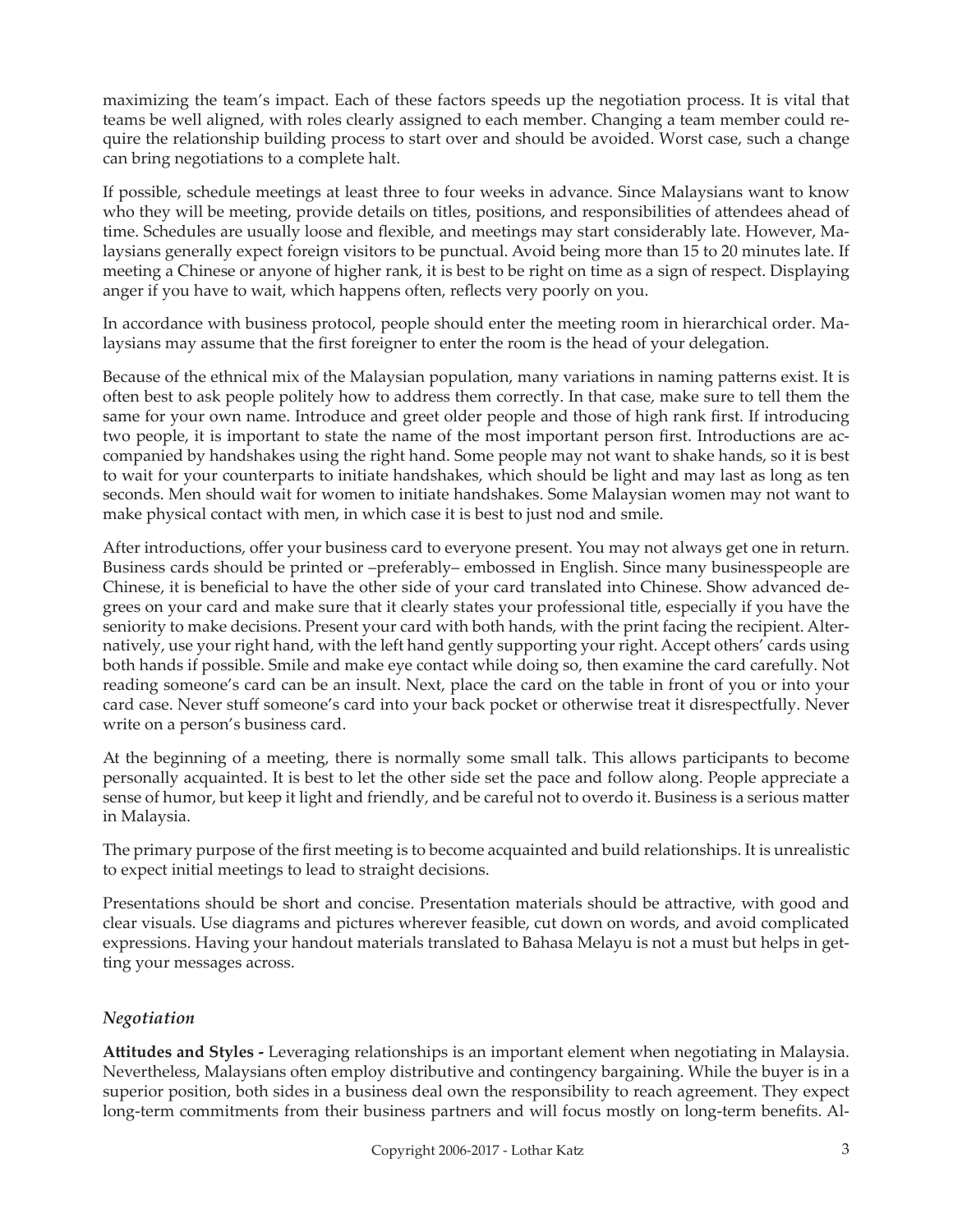though the primary negotiation style is competitive, Malaysians nevertheless value long-term relationships and look for win-win solutions.

Should a dispute arise at any stage of a negotiation, you may be able to reach resolution by leveraging personal relationships and emphasizing long-term benefits to both sides. Show your commitment to the relationship and refrain from using logical reasoning or becoming argumentative since this will only make matters worse. Patience and creativity will pay strong dividends. In extreme situations, use a mediator, ideally the party who initially introduced you.

**Sharing of Information -** Malaysians first spend considerable time gathering information and discussing various details before the bargaining stage of a negotiation can begin. People usually do not share their information freely.

**Pace of Negotiation –** Expect negotiations to be slow and protracted. Relationship building, information gathering, bargaining, and decision making all take considerable time. Be prepared to make several trips if necessary to achieve your objectives. Throughout the negotiation, be patient, control your emotions, and accept that delays occur.

Malaysians generally employ a polychronic work style. They are used to pursuing multiple actions and goals in parallel. When negotiating, they often take a holistic approach and may jump back and forth between topics rather than addressing them in sequential order. Negotiators from strongly monochronic cultures, such as Germany, the United Kingdom, or the United States, could find this style confusing, irritating, even annoying. In any case, do not show irritation or anger when encountering this behavior. Instead, keep track of the bargaining progress at all times, often emphasizing areas where agreement already exists.

**Bargaining –** Malaysians are used to hard bargaining but will usually haggle less extensively than other Asians. However, expect local businesspeople with international experience to use a wide array of negotiation techniques quite competently. The bargaining stage of a negotiation can be extensive. Prices may move by about 25 to 40 percent between initial offers and final agreement. Leave yourself sufficient room for concessions at different stages. Ask the other side to reciprocate if you made one. You can use the fact that aspects can be re-visited to your advantage, for instance by offering further concessions under the condition that the Malaysian side reciprocate in areas that had already been agreed upon.

Deceptive techniques are frequent and Malaysian negotiators may expect you to use them as well. This includes tactics such as telling lies and sending fake non-verbal messages, pretending to be disinterested in the whole deal or in single concessions, misrepresenting an item's value, or making false demands and concessions. It is advisable to verify information received from the Malaysian side through other channels if you have a chance. Similarly, they treat 'outside' information with caution. Do not take such tactics personally and realize that overt attempts to lie at or bluff your counterparts could backfire and might damage business relationships. Malaysians rarely use 'good cop, bad cop;' however, it can sometimes be beneficial to use this tactic in your own negotiation approach. Carefully orchestrated, it may allow you to obtain valuable concessions without damaging the overall relationship. However, your team will need to exclude any 'bad cop' member from future negotiation rounds. Businesspeople are not likely to use the 'limited authority' technique because groups rather than individuals normally make decisions. Since you must avoid causing loss of face, be cautious when using the techniques of making false demands or false concessions.

Negotiators may occasionally use pressure techniques that include making final offers or nibbling. Final offers may be made more than once and are almost never final. Do not use tactics such as applying time pressure or making expiring offers, since Malaysians could view these as signs that you are not willing to build a long-term relationship. They may choose to terminate the negotiation. Periods of silence in conversations are normal and may not represent an attempt to use it as a negotiation technique. Avoid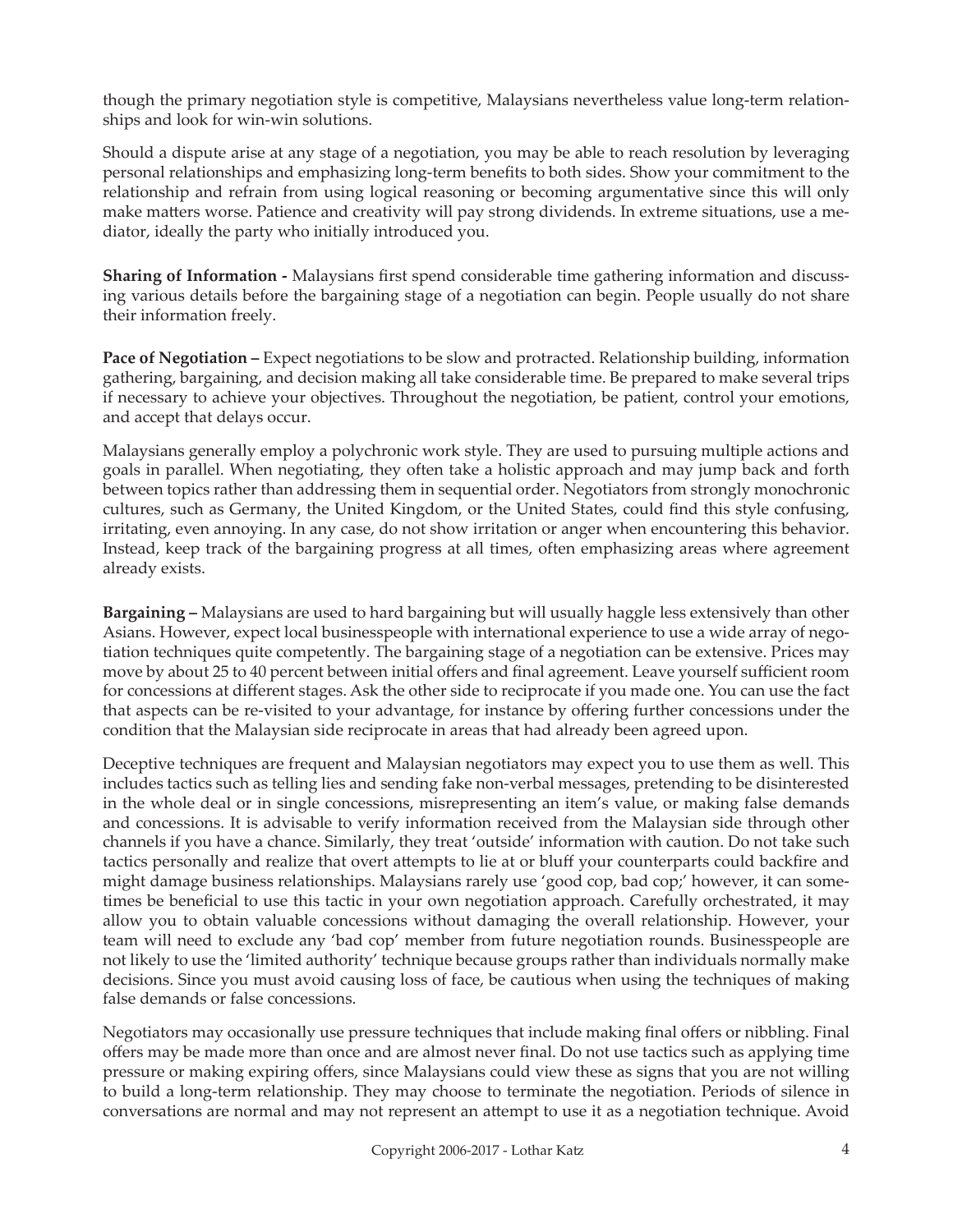pressure tactics such as opening with your best offer, opening with a written offer, or showing intransigence, since they cannot be applied effectively without running the risk of causing loss of *face*.

Malaysian negotiators avoid most aggressive or adversarial techniques since these affect *face*. The risk of using any of them yourself is rarely worth the potential gain. Using extreme openings with them may be viewed as an unfriendly act and is best avoided.

As in most strongly relationship-oriented cultures, negotiators may sometimes use emotional techniques such as attitudinal bargaining, attempting to make you feel guilty, grimacing, or appealing to personal relationships. Be cautious when doing this yourself. You might cause the other side to lose *face*, which could damage your negotiating position.

At times, defensive tactics such as blocking or changing the subject, asking probing questions, or making promises may be used. The exception is directness, which is rare in Malaysia. People may be shocked if you are overly direct yourself, which can be counterproductive.

Note that opening with written offers and attempting to introduce written terms and conditions as a negotiation tactic is rarely successful. In most cases, businesspeople ignore or tactfully reject them and request that each aspect be negotiated individually.

Corruption and bribery are somewhat common in Malaysia's public and private sectors. However, people may draw the line differently, viewing minor payments as rewards for getting a job done rather than as bribes. Also, keep in mind that there is a fine line between giving gifts and bribing. What you may consider a bribe, a Malaysian could simply view a nice gift.

**Decision Making –** Companies tend to be very hierarchical. However, decision making is normally a consensus-oriented group process in Malaysia. This can be confusing for Westerners looking to identify the 'key decision maker' in an organization, while in reality such a role may not exist at all. Decisions are often made through a process involving many stakeholders who establish consensus through a series of deliberations. This process can take a long time and requires patience. Influencing the decision making requires building strong relationships with as many of the stakeholders as you possibly can. Senior leaders orchestrate the process and secure the support of the group. Nevertheless, their input carries a lot of weight and they sometimes have the final say, so do everything you can to win their approval.

When making decisions, Malaysian businesspeople may not rely much on rules or laws. They usually consider the specific situation rather than applying universal principles. Personal feelings and experiences weigh more strongly than empirical evidence and other objective facts do. Malaysians can be quite fatalistic and are usually moderate risk takers.

## *Agreements and Contracts*

Capturing and exchanging written understandings after meetings and at key negotiation stages is useful since oral statements are not always dependable. While these serve as tools to improve the communication and strengthen commitments, they should not be taken for final agreements. Any part of an agreement may still change significantly before both parties sign the final contract.

It is important to realize that Malaysians have a different view of written agreements and contracts than most Westerners. Businesspeople may view contracts only as general guides for conducting business, expecting that both parties are willing to change terms if there is a change of conditions. Written contracts are usually kept high-level, capturing only the primary aspects, terms, and conditions of the agreement. Writing up and signing the contract is a formality. Malaysians believe that the primary strength of an agreement lies in the partners' commitment rather than in its written documentation. Chinese Malaysians often consult astrologers and may prefer to delay signature of a contract until a 'lucky' day arrives.